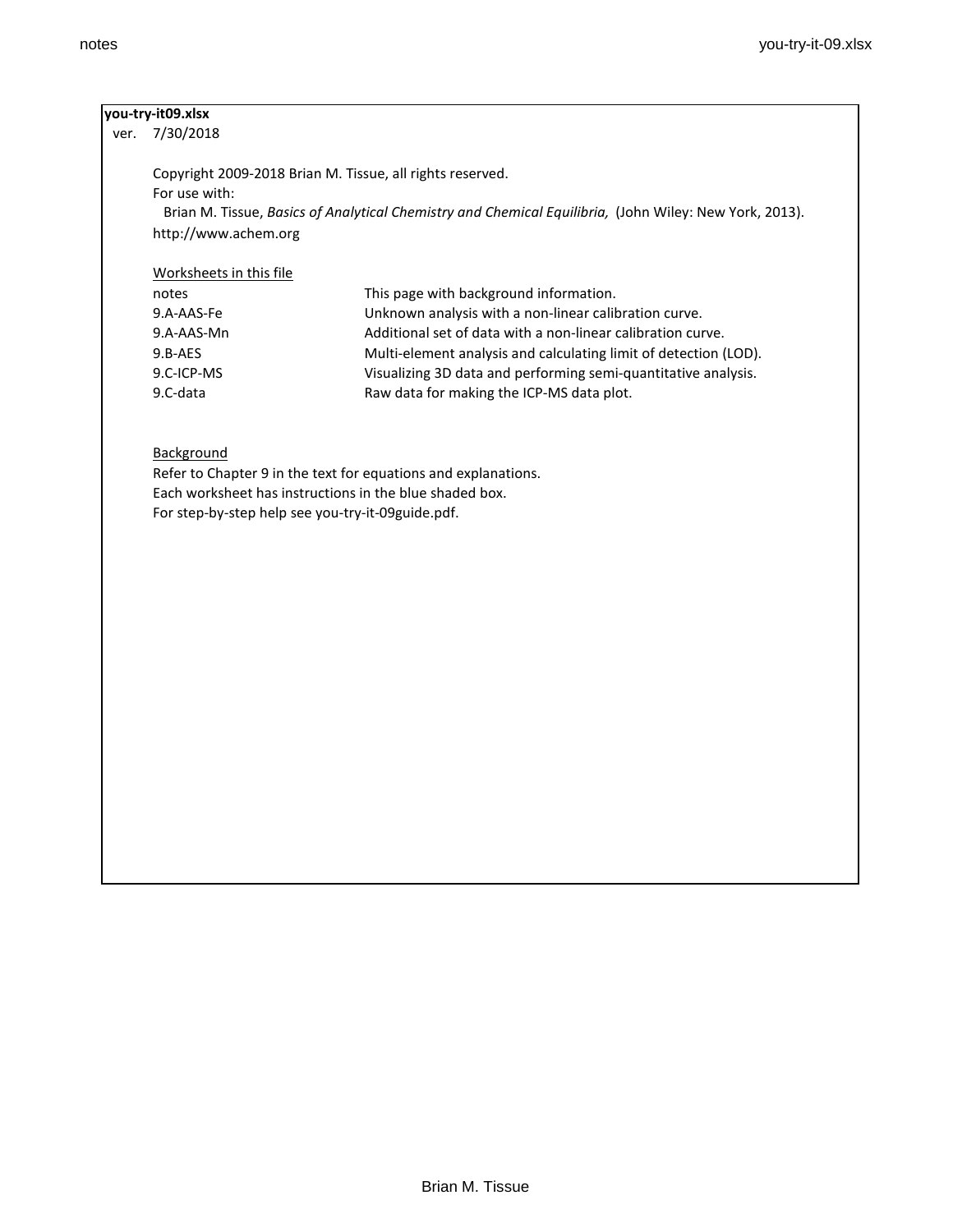### **You-Try-It 9.A-Fe Atomic Absorption Spectrometry (AAS)**

Table 9.A.1(Fe) lists AAS results for a set of Fe standard solutions and two unknown solutions. The unknown sample preparation and the instrument settings are listed in the box to the right.

- 1. Plot the standard data.
- 2. Determine the Fe concentration in the wine using a linear fit to the standards.
- 3. Determine the Fe concentration in the wine using a polynomial fit to the standards.
- 4. Assuming that the polynomial fit gave the correct answer, determine the error in the result using the linear fit.
- 5. Calculate the expected absorbance for the wine + spike. Determine if a bias occurs for the Fe concentration due to a matrix effect.

| run            | [Fe] (ppm)   | A     | std dev |
|----------------|--------------|-------|---------|
| $\mathbf{1}$   | 0.00         | 0.000 | 0.003   |
| $\overline{2}$ | 2.00         | 0.226 | 0.001   |
| 3              | 4.00         | 0.404 | 0.001   |
| 4              | 6.00         | 0.540 | 0.001   |
| 5              | 8.00         | 0.638 | 0.002   |
| 6              | 10.0         | 0.700 | 0.001   |
| 7              | wine         | 0.148 | 0.001   |
| 8              | wine + spike | 0.395 | 0.001   |
|                |              |       |         |

#### **Table 9.A.1(Fe)**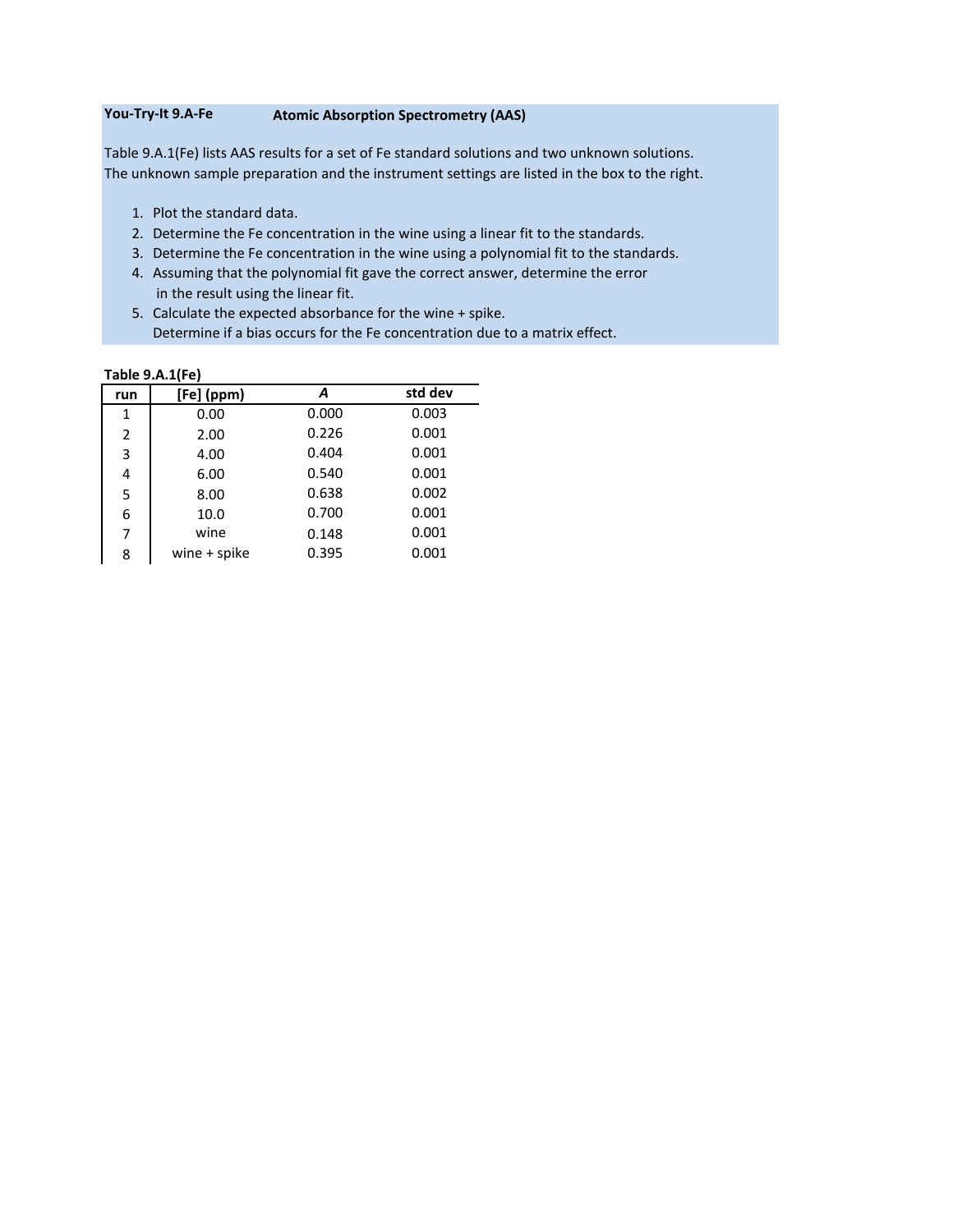A white wine sample was boiled to remove the ethanol. It is reconstituted to its original volume with 0.2 M HCl in deionized water. The "wine+spike" is a duplicate solution that has 3.33 ppm of Fe added. The standards are diluted from a stock solution with 0.1 M HCl in deionized water.

Perkin-Elmer AAnalyst 200 Atomic Spectrophotometer with Cu-Fe-Mn-Zn lamp

air-acetylene flame wavelength: 248.33 nm integration time: 3 s replicates: 4

The absorbance, *A* , values are the average of four replicates.

Replicate measurements allow us to identify outliers due to carryover or change in aspiration rate. The **std dev** column lists the standard deviations for the replicates.

The std dev values are low in this data set and we do not need to look at individual measurements.

Data recorded during Fall 2017 in CHEM 4124 laboratory (M.Z.) at Virginia Tech.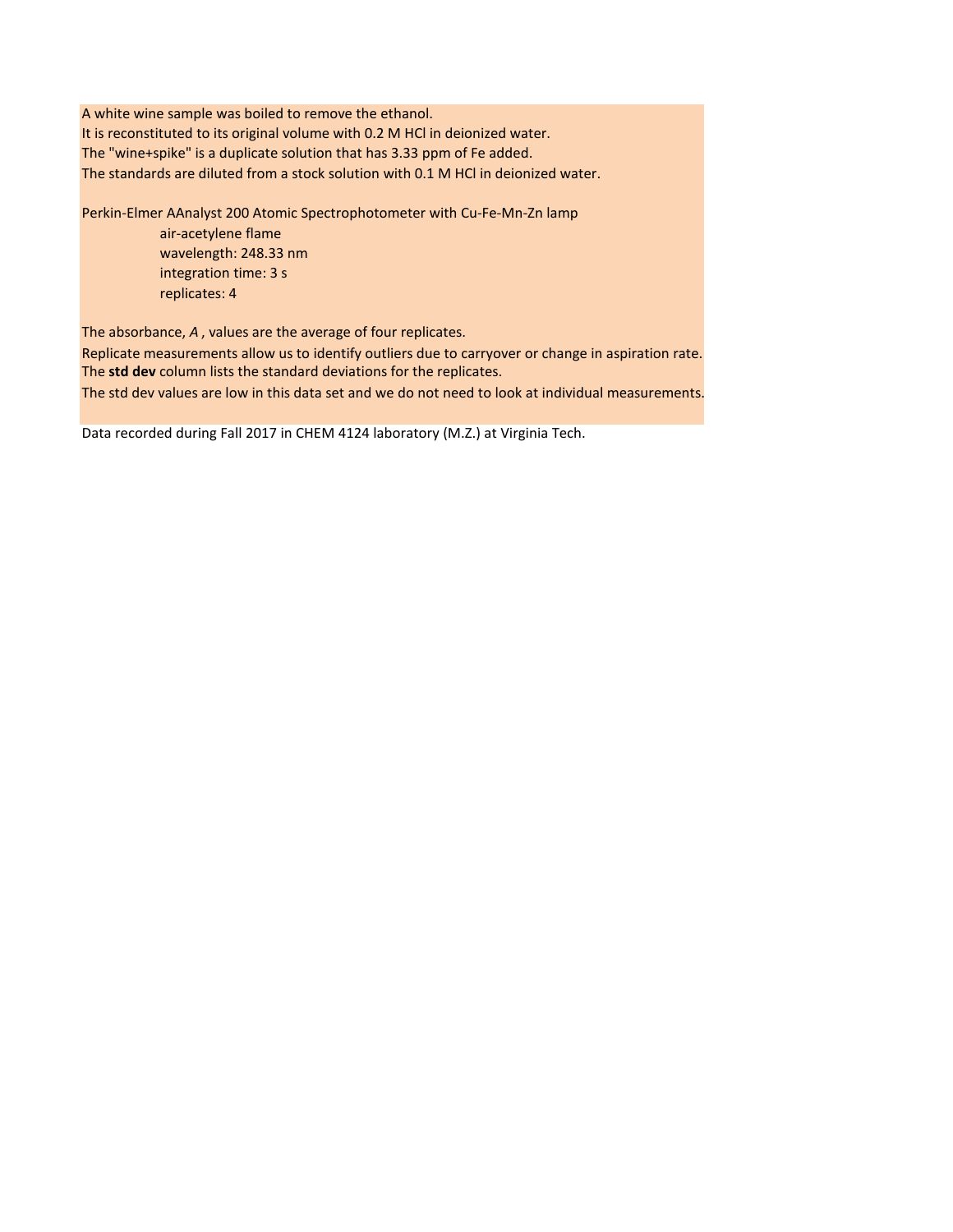# **You-Try-It 9.A-Mn Atomic Absorption Spectrometry (AAS)**

Table 9.A.1(Mn) lists AAS results for a set of Mn standard solutions and two unknown solutions. The unknown sample preparation and the instrument settings are listed in the box to the right.

- 1. Plot the standard data.
- 2. Determine the Mn concentration in the wine using a linear fit to the standards.
- 3. Determine the Mn concentration in the wine using a polynomial fit to the standards.
- 4. Assuming that the polynomial fit gave the correct answer, determine the error in the result using the linear fit.
- 5. Calculate the expected absorbance for the wine + spike. Determine if a bias occurs for the Mn concentration due to a matrix effect.

| run | $[Mn]$ (ppm)   | A        | std dev |
|-----|----------------|----------|---------|
| 1   | 0.00           | $-0.008$ | 0.005   |
| 2   | 1.00           | 0.261    | 0.001   |
| 3   | 2.00           | 0.494    | 0.003   |
| 4   | 3.00           | 0.693    | 0.003   |
| 5   | 4.00           | 0.845    | 0.002   |
| 6   | 5.00           | 0.953    | 0.003   |
| 7   | wine           | 0.315    | 0.002   |
| 8   | wine $+$ spike | 0.677    | 0.002   |

#### **Table 9.A.1(Mn)**

Note that spike amount is different than in the Fe data set.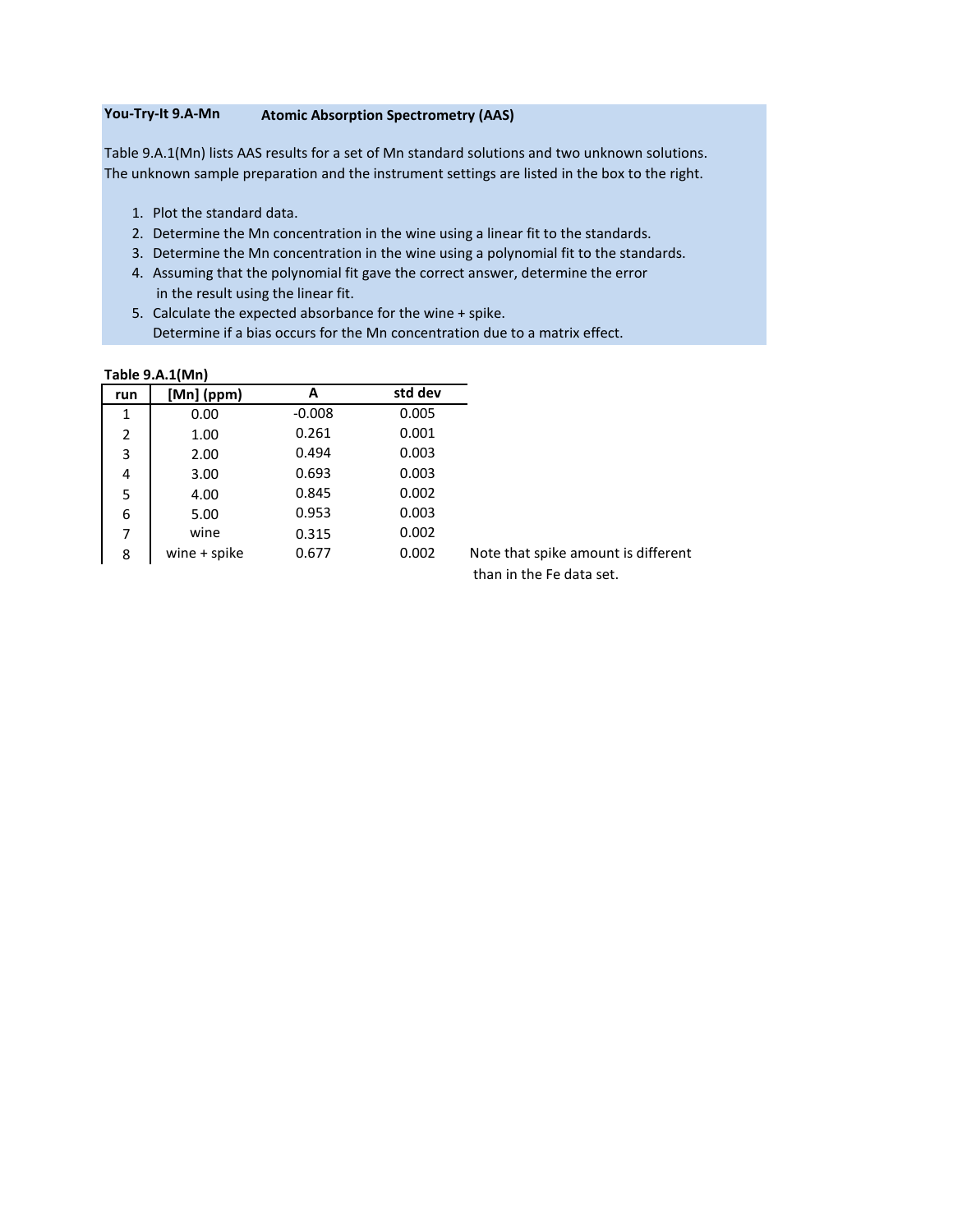A white wine sample was boiled to remove the ethanol. It is reconstituted to its original volume with 0.2 M HCl in deionized water. The "wine+spike" is a duplicate solution that has 1.67 ppm of Mn added. The standards are diluted from a stock solution with 0.1 M HCl in deionized water.

Perkin-Elmer AAnalyst 200 Atomic Spectrophotometer with Cu-Fe-Mn-Zn lamp

air-acetylene flame wavelength: 279.5 nm integration time: 3 s replicates: 4

The absorbance, *A* , values are the average of four replicates.

Replicate measurements allow us to identify outliers due to carryover or change in aspiration rate. The **std dev** column lists the standard (M.Z. CHEM 4124 data 2017)

The std dev values are low in this data set and we do not need to look at individual measurements.

Data recorded during Fall 2017 in CHEM 4124 laboratory (M.Z.) at Virginia Tech.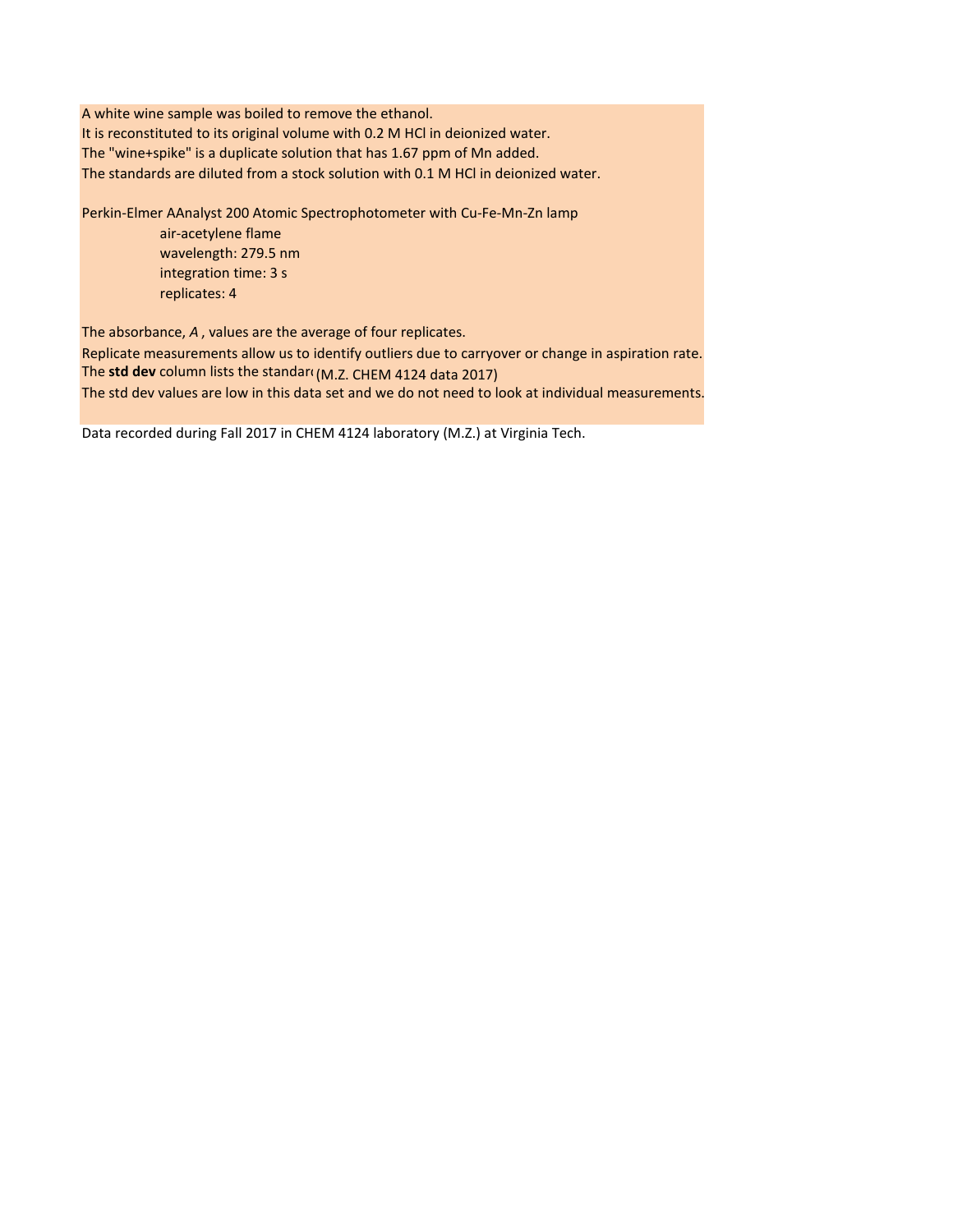## **You-Try-It 9.B Atomic Emission Spectrometry (AES)**

Table 9.B.1 lists emission intensities for a series of standard solutions of metal analytes. Table 9.B.2 lists repetitive measurements of a validation standard that is 0.100 ppm of each metal.

- 1. Plot the standard data in Table 9.B.1.
- 2. Plot the Ba standard data in Table 9.B.2.
- 3. Find the average and standard deviation of the replicate measurements in Table 9.B.3. Use these results to determine the LOD for each metal.

| Table 9.B.1. ICP Atomic Emission of Standard Solutions |  |
|--------------------------------------------------------|--|
|--------------------------------------------------------|--|

|            |       | Standard Concentration (ppm) |       |        |        |        |  |
|------------|-------|------------------------------|-------|--------|--------|--------|--|
| Wavelength | Metal | 0.00                         | 0.20  | 0.40   | 1.00   | 2.00   |  |
| 267.716    | Cr    | 20.44                        | 6854  | 14840  | 36670  | 73900  |  |
| 220.353    | Pb    | $-8.4$                       | 348.7 | 1327   | 3283   | 6545   |  |
| 213.857    | Zn    | 111.5                        | 8221  | 15900  | 40370  | 81720  |  |
| 324.752    | Cu    | 1665.64                      | 41930 | 82550  | 202400 | 402400 |  |
| 259.939    | Fe    | 180.88                       | 9480  | 36580  | 90790  | 182700 |  |
| 257.610    | Mn    | $-22.66$                     | 85370 | 173000 | 427400 | 854900 |  |

| Table 9.B.2. ICP Atomic Emission of Standard Solutions |  |
|--------------------------------------------------------|--|
|--------------------------------------------------------|--|

|            |       | Standard Concentration (ppm) |          |           |           |          |  |  |
|------------|-------|------------------------------|----------|-----------|-----------|----------|--|--|
| Wavelength | Metal | 0.00                         | 0.20     | 0.40      | 1.00      | 2.00     |  |  |
| 283.560    | Cr.   | 1013.64                      | 6469.9   | 18692.9   | 34306.7   | 68167.9  |  |  |
| 3274.393   | Cu.   | 516.8                        | 23545.6  | 89451.7   | 207391.1  | 414704.7 |  |  |
| 233.520    | Ba    | 21.1                         | 3339     | 11781.7   | 31952.3   | 54655.2  |  |  |
| 455.403    | Вa    | $-1522.38$                   | 546254.8 | 2158510.5 | 4652390.6 | sat'd    |  |  |

#### **Table 9.B.3. ICP Atomic Emission of 0.100 ppm Validation Standard**

| Run # | Pb (220.35) | Zn (213.86) | Ba (233.52) | Ba (455.40) |
|-------|-------------|-------------|-------------|-------------|
| 1     | 333         | 4064        | 3223        | 476122      |
| າ     | 333         | 4128        | 3311        | 463503      |
| 3     | 311         | 3999        | 3094        | 467987      |
| 4     | 377         | 4027        | 3293        | 475400      |
| 5     | 355         | 4188        | 3104        | 455123      |
| 6     | 366         | 3822        | 3299        | 476104      |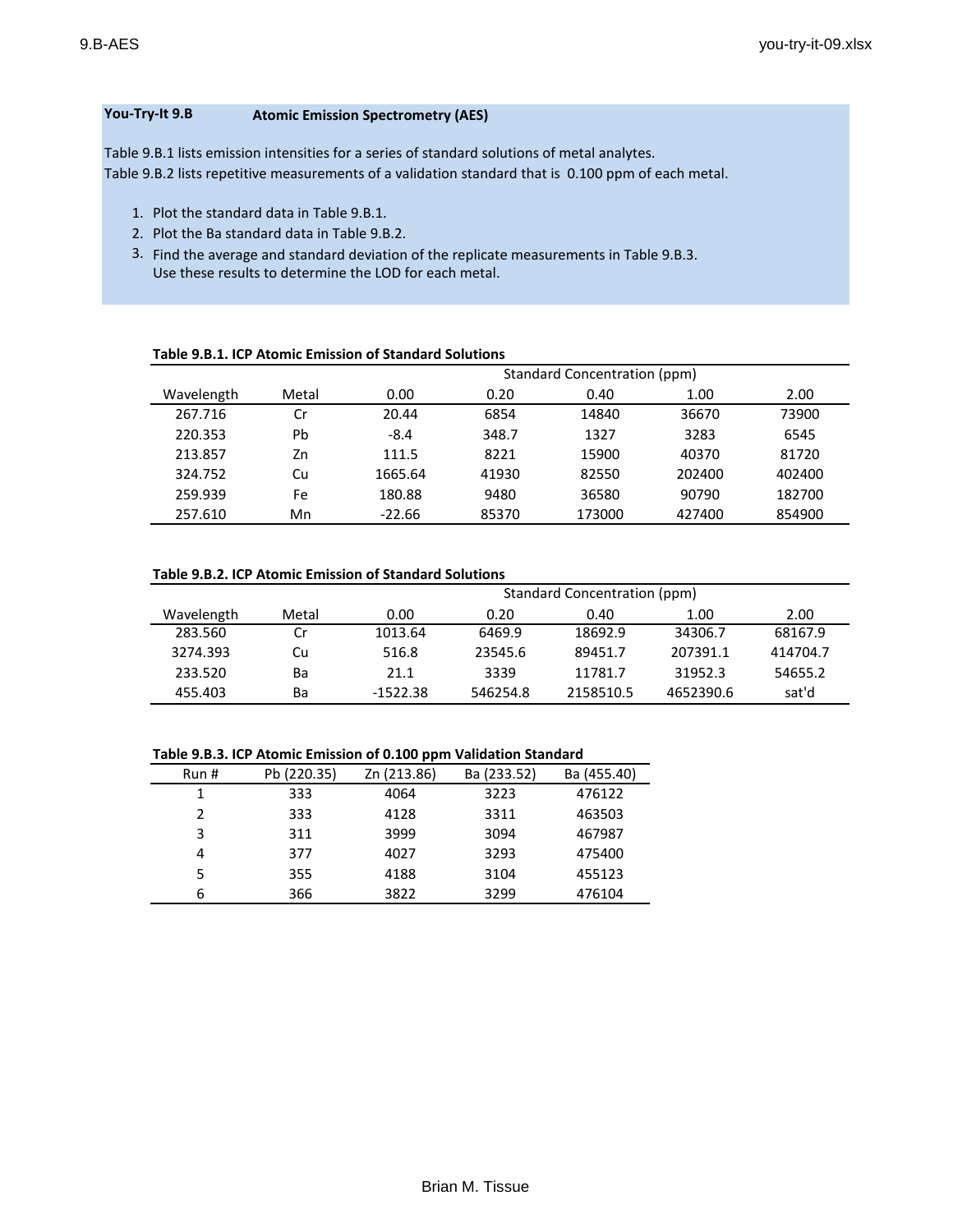

Sample spectra in a multielement analysis. Two spectral lines were measured for each element.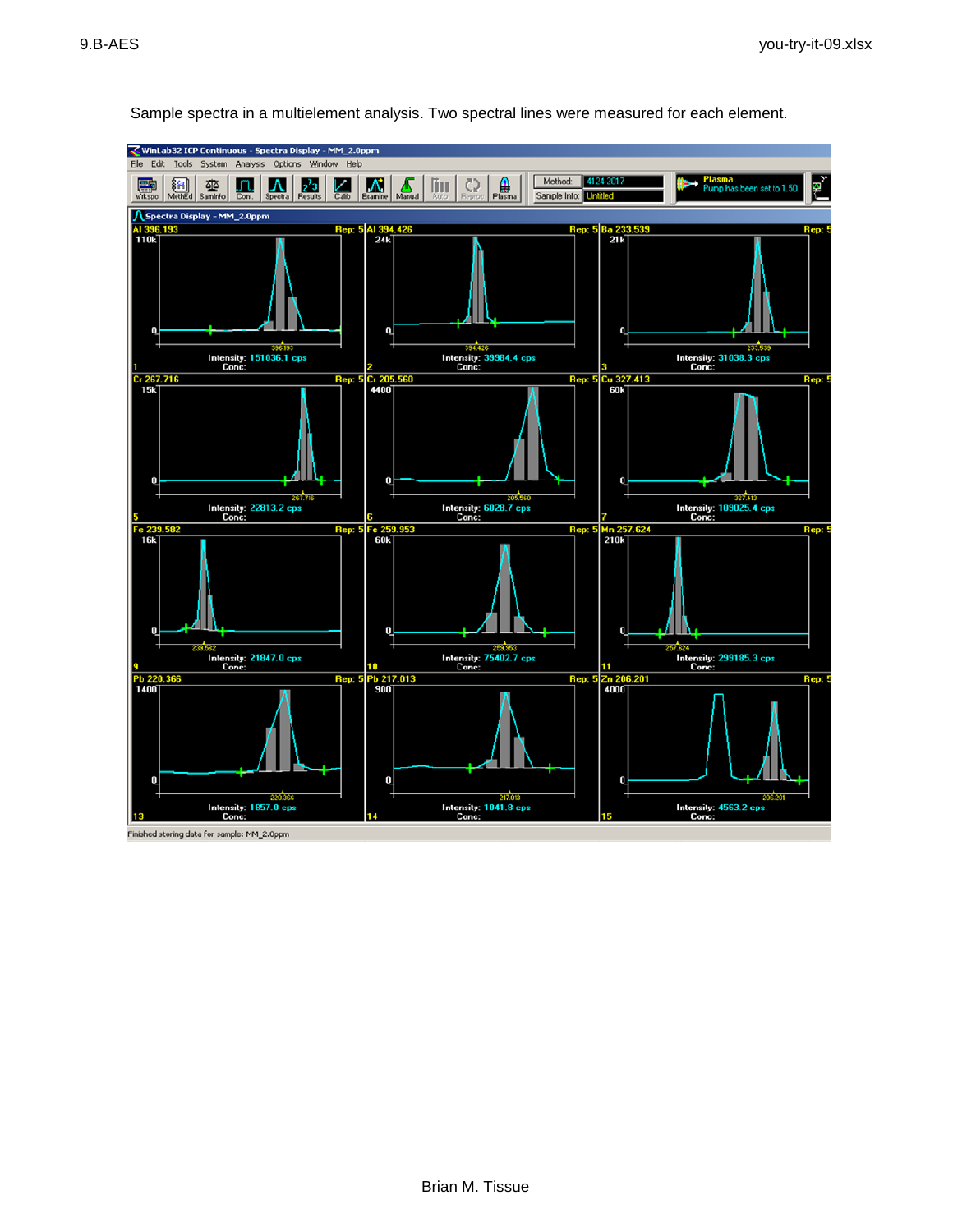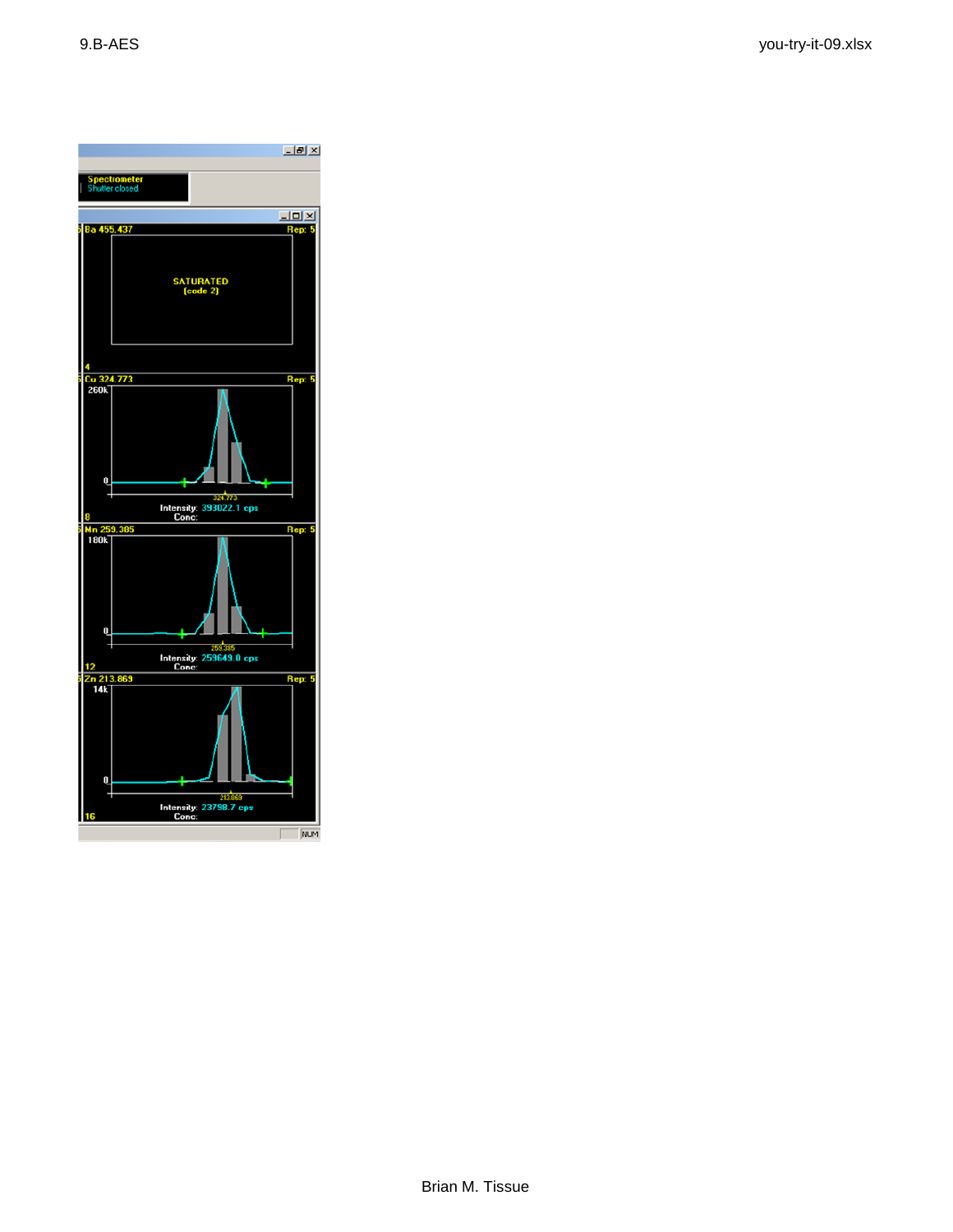# **You-Try-It 9.C Inductively Coupled Plasma Mass Spectrometry (ICP-MS)**

The 9.C-data worksheet contains LA-ICP-MS data for a melt inclusion in a geologic sample.

- 1. Create surface plots for the Al and Fe data that is in the 9.C-data worksheet.
- 2. Use the semi-quantitative sensitivities in the 9.C-data worksheet to calculate the fractional amounts of Al and Fe both within and outside of the melt inclusion.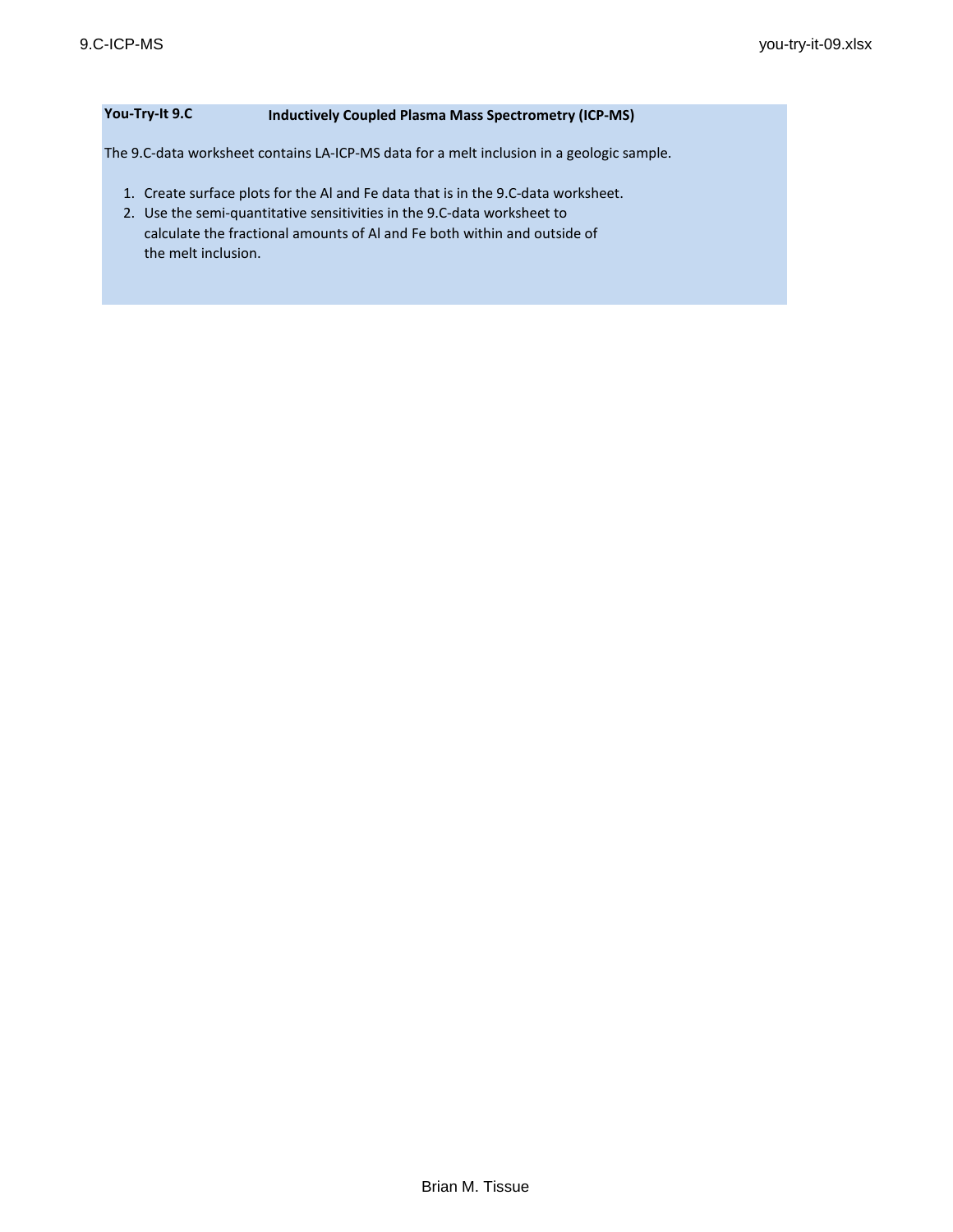The data set in the 9.C-data worksheet is taken from the sample data bundled with the "AMS (LA-ICPMS data reduction software)" package. The readme.txt file states:

"This example was created by ablating a 8x8 array of

 10 micron spots around a 40 micron melt inclusion." Information available at: https://www.geochem.geos.vt.edu/fluids/laicpms/ams.shtml

The signal values for each spot are the average cps while the laser is on. Row 5 in the 9.C-data worksheet gives the sensitivity in cps/ppm for selected elements. These sensitivities are corrected for the isotopic abundance of each isotope.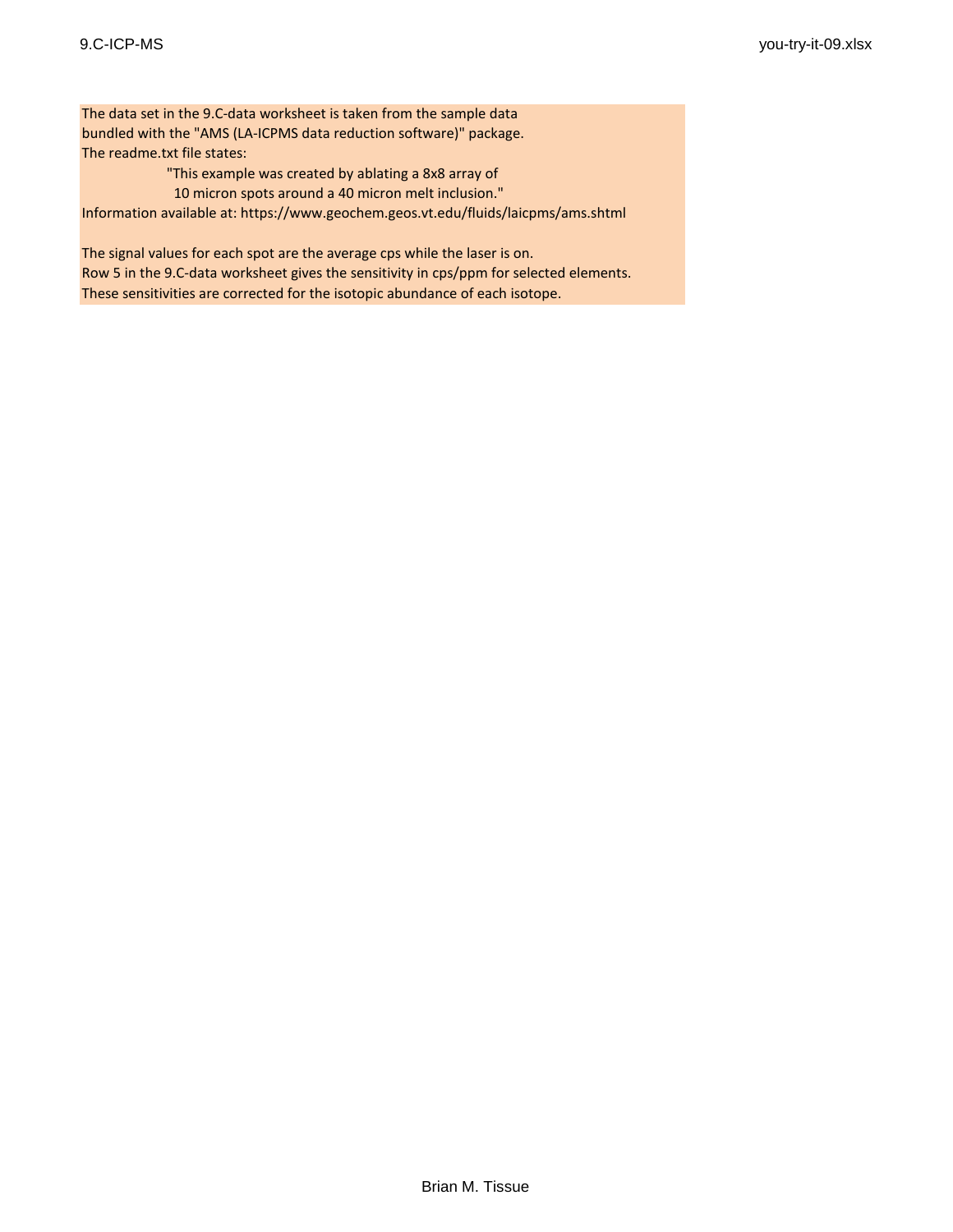# **LA-ICP-MS analysis of a melt inclusion.**

There are 64 measurements for an 8x8 array with 10 µm spatial resolution.

The signal values are average counts per second (cps) during the laser ablation.

| major isotope         | 27      |        | 40      |      |     | 56       |     |     |
|-----------------------|---------|--------|---------|------|-----|----------|-----|-----|
| Sensitivity (cps/ppm) | 0.6440  |        | 1.0576  |      |     | 1.4905   |     |     |
|                       | Al      | Ba     | Ca      | Dy   | Eu  | Fe       | Gd  | Hf  |
|                       | 6764.8  | 0.0    | 14653.2 | 0.9  | 0.0 | 110861.3 | 0.0 | 0.0 |
|                       | 6871.7  | 0.2    | 14969.6 | 2.0  | 0.1 | 111137.6 | 0.0 | 0.0 |
|                       | 6544.6  | 0.2    | 14594.2 | 0.0  | 0.0 | 109937.0 | 0.0 | 0.0 |
|                       | 6894.1  | 0.0    | 14728.6 | 0.9  | 0.0 | 111371.1 | 0.3 | 0.0 |
|                       | 6631.8  | 0.0    | 14325.0 | 0.8  | 0.0 | 110956.2 | 1.0 | 1.1 |
|                       | 6695.2  | 0.2    | 14860.2 | 0.8  | 0.0 | 110247.3 | 0.0 | 0.0 |
|                       | 6732.3  | 0.2    | 15213.4 | 1.2  | 0.0 | 111249.4 | 0.2 | 1.0 |
|                       | 6699.1  | 0.2    | 16211.5 | 0.0  | 0.1 | 109866.2 | 0.0 | 0.0 |
|                       | 7024.2  | 0.0    | 15210.5 | 1.3  | 0.1 | 109576.9 | 0.0 | 0.0 |
|                       | 6944.3  | 0.0    | 15660.8 | 0.5  | 0.0 | 109763.2 | 0.3 | 0.4 |
|                       | 6792.7  | 0.3    | 14864.3 | 0.7  | 0.1 | 110429.1 | 0.0 | 0.8 |
|                       | 6893.8  | 0.0    | 16051.0 | 0.4  | 0.0 | 110113.5 | 1.0 | 0.0 |
|                       | 7010.3  | 0.2    | 15568.5 | 0.0  | 0.0 | 111878.1 | 0.2 | 0.8 |
|                       | 7085.6  | 0.2    | 15501.2 | 0.9  | 0.0 | 112312.8 | 1.7 | 0.7 |
|                       | 6846.6  | 0.0    | 14924.3 | 0.4  | 0.0 | 110887.9 | 0.0 | 0.4 |
|                       | 6876.1  | 0.0    | 15461.8 | 0.2  | 0.0 | 111634.4 | 0.0 | 0.4 |
|                       | 7442.0  | 0.0    | 15266.1 | 0.9  | 0.0 | 109634.1 | 0.0 | 0.8 |
|                       | 6958.8  | 0.0    | 16070.2 | 0.9  | 0.0 | 111312.2 | 0.3 | 0.0 |
|                       | 6953.7  | 0.0    | 15843.2 | 1.4  | 0.7 | 111441.8 | 0.0 | 0.0 |
|                       | 18549.7 | 123.6  | 18363.9 | 2.4  | 0.0 | 99371.6  | 2.1 | 0.8 |
|                       | 34327.3 | 286.2  | 22745.0 | 0.9  | 0.3 | 82995.4  | 0.0 | 3.8 |
|                       | 25954.3 | 205.9  | 19748.0 | 0.0  | 0.2 | 91396.9  | 3.2 | 0.6 |
|                       | 11139.3 | 46.2   | 16640.6 | 0.0  | 0.1 | 106218.8 | 2.3 | 0.5 |
|                       | 7593.3  | 9.0    | 16252.1 | 0.4  | 0.1 | 110904.9 | 0.1 | 0.0 |
|                       | 7134.7  | 0.0    | 15212.2 | 0.5  | 0.0 | 109417.4 | 0.0 | 0.4 |
|                       | 7584.3  | 1.7    | 16447.7 | 0.5  | 0.0 | 111315.9 | 0.0 | 0.4 |
|                       | 15033.2 | 77.6   | 18124.0 | 0.0  | 0.0 | 102384.0 | 0.0 | 1.2 |
|                       | 80780.2 | 900.0  | 36022.8 | 4.5  | 0.8 | 50827.5  | 0.3 | 5.4 |
|                       | 90069.7 | 934.4  | 38982.1 | 4.1  | 0.5 | 41728.1  | 0.5 | 4.8 |
|                       | 93386.6 | 1039.1 | 40756.0 | 7.7  | 0.5 | 40856.0  | 9.4 | 2.8 |
|                       | 65802.0 | 606.6  | 31412.4 | 2.9  | 0.8 | 66166.7  | 2.0 | 2.2 |
|                       | 11562.0 | 42.0   | 17354.9 | 0.9  | 0.1 | 110214.7 | 0.0 | 0.4 |
|                       | 7993.1  | 6.3    | 16339.6 | 0.0  | 0.0 | 111764.3 | 0.0 | 0.0 |
|                       | 7662.1  | 5.2    | 16287.7 | 0.0  | 0.1 | 111545.4 | 0.0 | 0.0 |
|                       | 34463.4 | 283.6  | 23158.2 | 0.9  | 0.3 | 84613.7  | 0.0 | 1.6 |
|                       | 84542.5 | 816.5  | 37848.2 | 6.4  | 0.7 | 47196.4  | 7.9 | 5.0 |
|                       | 93082.8 | 989.8  | 39637.7 | 4.3  | 0.7 | 42566.6  | 4.1 | 3.8 |
|                       | 88892.9 | 914.3  | 38609.9 | 3.9  | 1.2 | 40740.1  | 5.2 | 7.6 |
|                       | 90579.6 | 958.9  | 37452.1 | 6.8  | 1.2 | 44884.5  | 3.1 | 4.5 |
|                       | 14034.6 | 70.9   | 17716.2 | 2.0  | 0.3 | 106476.1 | 1.2 | 0.0 |
|                       | 8272.6  | 10.7   | 16176.3 | 0.9  | 0.0 | 112262.1 | 0.7 | 0.4 |
|                       | 7752.0  | 6.7    | 15736.3 | 0.9  | 0.0 | 111148.8 | 0.0 | 0.4 |
|                       | 19381.3 | 161.1  | 19207.1 | 0.0  | 0.0 | 101533.6 | 1.3 | 0.0 |
|                       | 79864.2 | 760.5  | 35532.7 | 3.8  | 0.7 | 53735.3  | 5.0 | 2.7 |
|                       | 91959.9 | 966.5  | 40471.5 | 6.5  | 0.2 | 42096.5  | 2.7 | 6.2 |
|                       | 92997.8 | 1032.2 | 39902.5 | 10.2 | 2.0 | 40766.4  | 3.2 | 3.8 |
|                       | 52704.7 | 528.1  | 27012.7 | 2.5  | 0.2 | 74218.7  | 2.8 | 2.8 |
|                       | 11233.2 | 41.4   | 18100.9 | 0.0  | 0.0 | 112600.9 | 1.2 | 0.0 |
|                       | 8220.7  | 11.7   | 16706.8 | 1.1  | 0.0 | 111486.9 | 0.0 | 0.4 |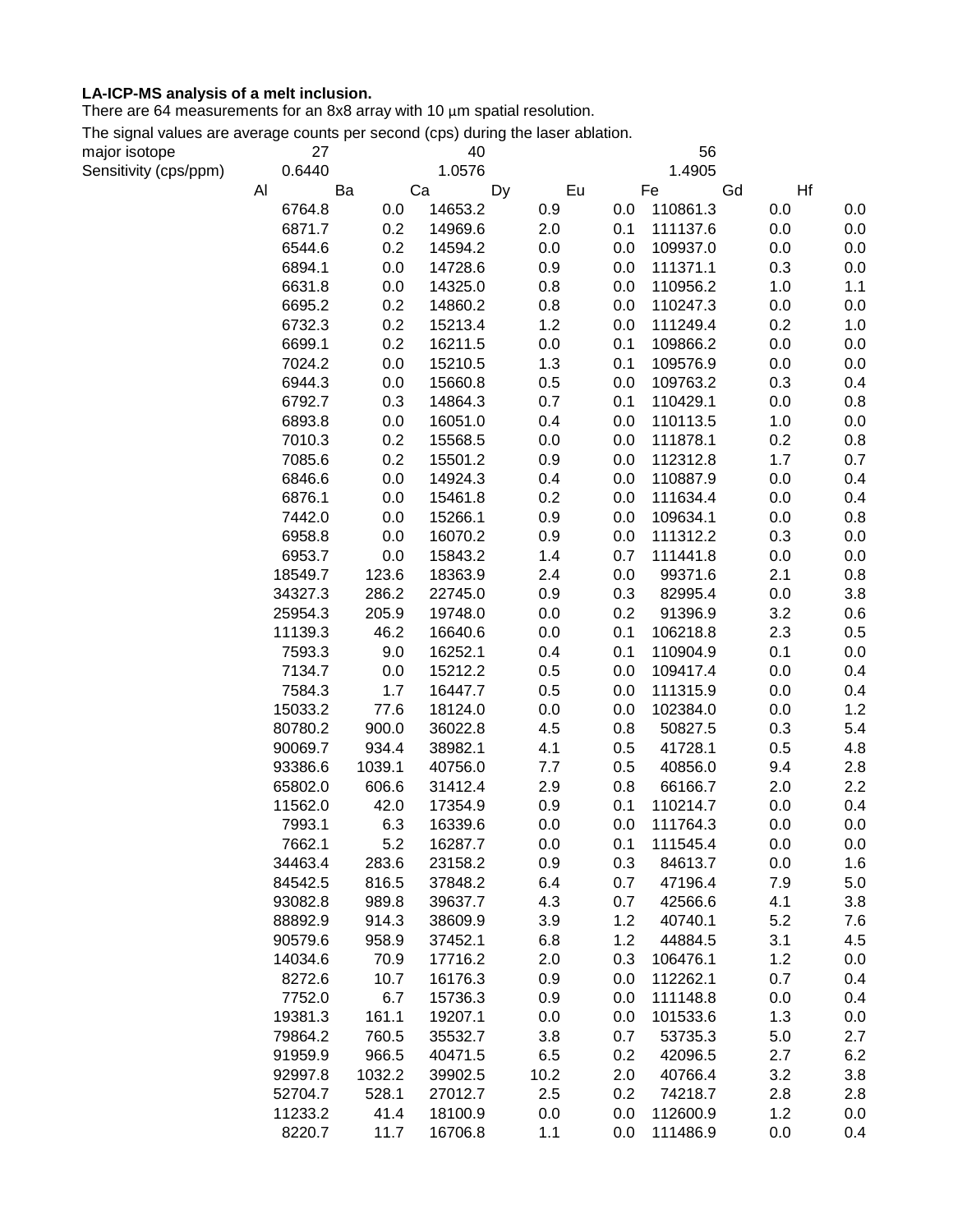| 7736.2  | 2.9   | 17152.4 | 0.9 | 0.0 | 112606.3 | 0.0 | 0.0 |
|---------|-------|---------|-----|-----|----------|-----|-----|
| 7985.7  | 11.0  | 16045.0 | 1.3 | 0.0 | 114014.7 | 0.0 | 0.8 |
| 22575.7 | 135.5 | 20906.7 | 3.1 | 0.1 | 100586.0 | 0.0 | 0.9 |
| 34783.4 | 312.5 | 23613.8 | 5.4 | 0.2 | 91174.5  | 0.6 | 0.6 |
| 28668.7 | 225.3 | 21905.6 | 2.8 | 0.0 | 96045.6  | 0.7 | 3.7 |
| 9579.5  | 21.2  | 17462.4 | 0.0 | 0.1 | 114094.7 | 0.0 | 0.0 |
| 8072.9  | 5.7   | 16966.2 | 0.9 | 0.1 | 113930.0 | 1.0 | 0.4 |
| 7911.5  | 2.1   | 17244.7 | 1.4 | 0.0 | 116855.7 | 1.9 | 0.0 |
| 7652.8  | 3.9   | 16825.0 | 0.0 | 0.0 | 115068.8 | 0.0 | 0.4 |
| 8085.4  | 5.1   | 16736.4 | 0.9 | 0.0 | 118054.3 | 0.0 | 0.0 |
| 7937.3  | 12.4  | 16213.9 | 1.4 | 0.1 | 114559.7 | 0.2 | 0.0 |
| 7999.8  | 5.9   | 17366.3 | 0.0 | 0.0 | 117219.3 | 0.3 | 0.0 |
| 7761.8  | 7.5   | 16697.4 | 2.1 | 0.0 | 114839.9 | 0.0 | 0.0 |
| 8042.6  | 0.3   | 17803.9 | 1.4 | 0.1 | 117990.6 | 1.1 | 0.0 |
| 7454.5  | 2.1   | 16961.8 | 1.4 | 0.0 | 115400.9 | 0.0 | 0.0 |
|         |       |         |     |     |          |     |     |

Plot of sensitivity versus atomic mass.

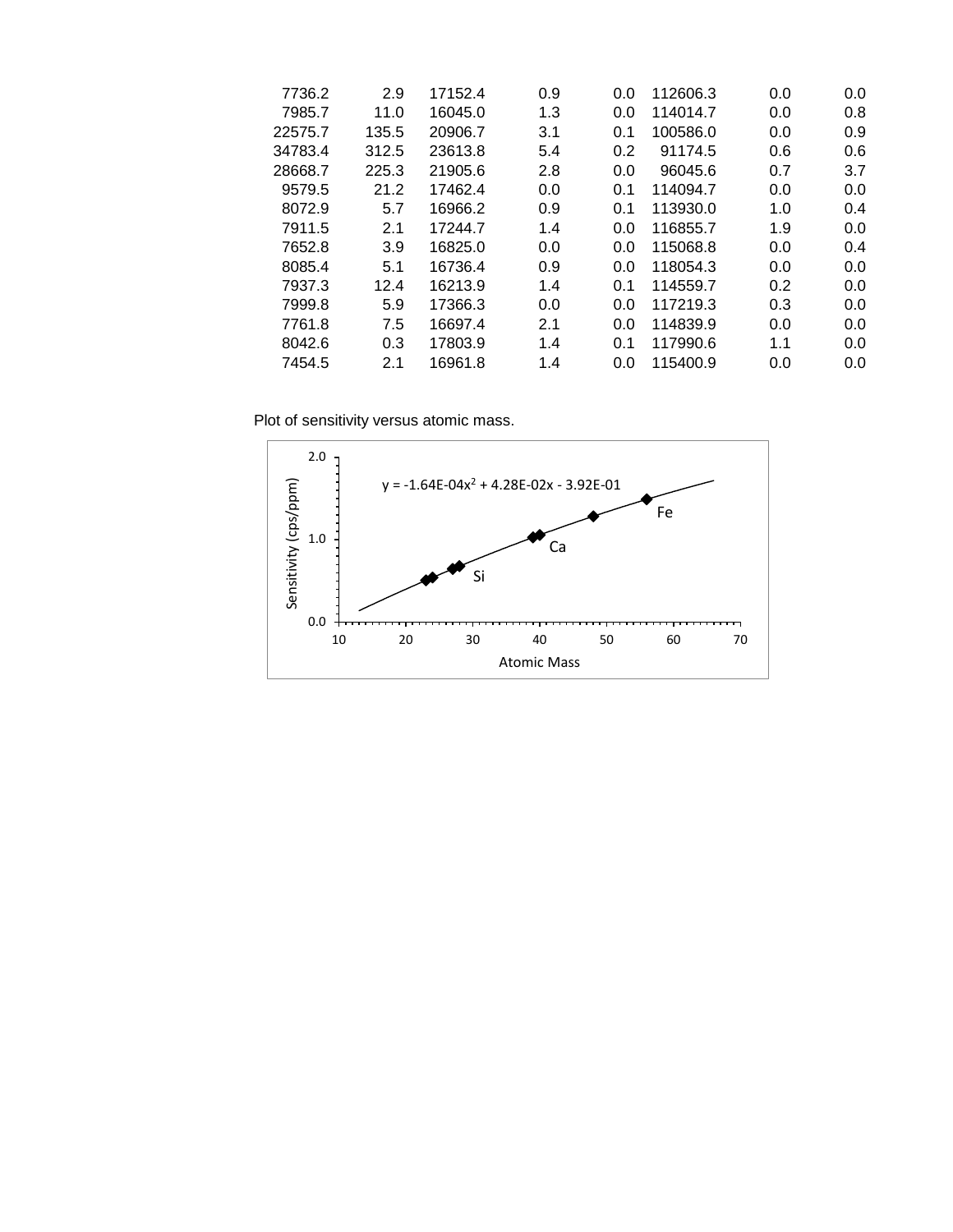|    |              | 39        |      | $\overline{24}$ |        | 23        |     |                           |              |      |
|----|--------------|-----------|------|-----------------|--------|-----------|-----|---------------------------|--------------|------|
|    |              | 1.0278    |      | 0.5407          |        | 0.5056    |     |                           |              |      |
| Ho | $\mathsf{K}$ | <b>La</b> | Mg   |                 | Mn Na  | <b>ND</b> |     | $\mathsf{P}$<br><b>Nd</b> |              | Pb   |
|    | 0.1          | 0.0       |      | 0.0 150925.4    | 2629.3 | 187.3     | 0.0 | 0.8                       | 254.3        | 0.0  |
|    | 0.0          | 3.3       | 0.2  | 155502.4        | 2715.2 | 309.5     | 0.0 | 0.1                       | 272.3        | 0.0  |
|    | 0.2          | 32.9      | 0.0  | 152792.5        | 2613.9 | 369.7     | 0.3 | 0.0                       | 261.2        | 0.0  |
|    | 0.0          | 0.0       | 0.3  | 153604.3        | 2686.0 | 240.2     | 0.9 | 0.2                       | 238.1        | 0.0  |
|    | 0.2          | 6.6       | 0.0  | 151948.6        | 2637.6 | 238.6     | 0.0 | 0.2                       | 267.4        | 0.3  |
|    | 0.1          | 70.1      | 0.0  | 152562.8        | 2626.9 | 199.5     | 0.0 | 0.1                       | 286.1        | 1.6  |
|    | 0.1          | 67.6      | 0.0  | 148444.3        | 2680.8 | 268.1     | 0.3 | 0.6                       | 274.4        | 0.6  |
|    | 0.3          | 142.4     | 0.0  | 153439.4        | 2640.9 | 174.1     | 0.0 | 0.0                       | 263.0        | 1.3  |
|    | 0.2          | 160.3     | 0.0  | 152016.5        | 2546.7 | 287.4     | 0.0 | 0.1                       | 285.6        | 0.0  |
|    | 0.1          | 90.9      | 0.0  | 152632.1        | 2585.9 | 321.1     | 0.6 | 0.0                       | 212.0        | 0.0  |
|    | 0.1          | 0.0       | 0.2  | 151946.5        | 2608.5 | 217.3     | 1.2 | 0.0                       | 268.0        | 0.0  |
|    | 0.0          | 49.7      | 0.0  | 156778.0        | 2573.7 | 291.6     | 0.3 | 0.1                       | 254.4        | 0.0  |
|    | 0.2          | 218.1     | 0.2  | 152419.0        | 2703.2 | 424.6     | 1.0 | 0.0                       | 211.2        | 0.0  |
|    | 0.1          | 83.2      | 0.2  | 156318.2        | 2729.6 | 290.5     | 0.3 | 0.1                       | 225.3        | 1.4  |
|    | 0.0          | 85.5      | 0.0  | 154865.7        | 2708.9 | 416.3     | 0.0 | 0.1                       | 266.1        | 0.1  |
|    | 0.2          | 77.1      | 0.0  | 153407.5        | 2634.1 | 214.7     | 0.0 | 0.0                       | 176.0        | 0.6  |
|    | 0.2          | 61.2      | 0.2  | 152171.2        | 2614.4 | 177.7     | 0.0 | 0.8                       | 284.2        | 0.0  |
|    | 0.1          | 114.4     | 0.0  | 153875.2        | 2632.9 | 321.9     | 0.0 | 0.0                       | 253.9        | 0.0  |
|    | 0.2          | 206.3     | 0.0  | 150867.5        | 2619.2 | 423.8     | 0.0 | 0.8                       | 206.1        | 0.0  |
|    | 0.2          | 3223.2    | 2.1  | 136583.3        | 2373.1 | 3521.7    | 0.7 | 0.9                       | 244.5        | 1.4  |
|    | 0.1          | 7320.1    | 7.6  | 105867.1        | 1952.2 | 7994.3    | 1.6 | 3.1                       | 291.5        | 4.6  |
|    | 0.1          | 5151.0    | 1.9  | 114257.9        | 2027.7 | 5452.4    | 1.5 | 3.4                       | 159.8        | 3.3  |
|    | 0.7          | 1363.8    | 1.6  | 148876.9        | 2533.8 | 1609.3    | 0.0 | 0.3                       | 291.7        | 0.0  |
|    | 0.3          | 293.7     | 0.2  | 156028.7        | 2615.6 | 568.4     | 0.0 | 0.0                       | 245.9        | 0.4  |
|    | 0.1          | 124.1     | 0.0  | 150951.0        | 2616.6 | 317.6     | 0.0 | 0.2                       | 246.3        | 0.0  |
|    | 0.1          | 225.5     | 0.2  | 152942.7        | 2555.6 | 468.4     | 0.0 | 0.2                       | 220.3        | 0.0  |
|    | 0.3          | 2438.7    | 1.5  | 139845.9        | 2401.8 | 2823.3    | 0.0 | 2.0                       | 209.6        | 1.0  |
|    | 1.5          | 16973.6   | 18.1 | 32254.0         | 909.9  | 18020.0   | 7.2 | 15.5                      | 270.8        | 8.7  |
|    | 0.7          | 18492.0   | 15.2 | 13444.1         | 608.4  | 20187.3   | 8.5 | 13.2                      | 251.7        | 11.0 |
|    | 1.1          | 19279.0   | 19.3 | 10785.1         | 630.5  | 20073.4   | 6.5 | 23.1                      | 353.5        | 11.9 |
|    | 1.0          | 13376.2   | 13.0 | 65859.9         | 1228.7 | 14303.9   | 2.6 | 8.9                       | 323.0        | 7.6  |
|    | 0.0          | 1235.3    | 0.9  | 148937.7        | 2623.4 | 1494.3    | 1.0 | 2.1                       | 237.9        | 1.6  |
|    | 0.0          | 282.9     | 0.0  | 154770.7        | 2649.1 | 457.2     | 0.0 | 0.0                       | 238.7        | 0.0  |
|    | 0.3          | 151.2     |      | 0.0 157768.8    | 2609.2 | 648.8     |     | 0.3                       | 0.2<br>220.5 | 0.0  |
|    | 0.6          | 6999.6    | 4.2  | 111367.4        | 1890.5 | 7717.6    | 2.9 | 0.8                       | 278.0        | 2.3  |
|    | 0.8          | 17082.3   | 15.5 | 26268.3         | 813.7  | 18487.6   | 5.6 | 11.9                      | 353.1        | 9.6  |
|    | 0.7          | 19279.9   | 21.0 | 12686.1         | 628.4  | 20911.3   | 6.6 | 20.2                      | 384.1        | 12.2 |
|    | 2.6          | 18480.0   | 14.3 | 11283.3         | 587.0  | 20429.3   | 4.8 | 21.8                      | 307.3        | 11.2 |
|    | 0.9          | 19099.0   | 17.1 | 21321.0         | 759.3  | 20376.2   | 6.5 | 13.7                      | 264.7        | 10.2 |
|    | 0.5          | 1661.7    | 1.3  | 146025.2        | 2476.5 | 2132.5    | 1.1 | 1.6                       | 251.3        | 1.9  |
|    | 0.0          | 333.2     | 0.2  | 154259.6        | 2612.0 | 594.5     | 0.0 | 0.2                       | 180.6        | 1.0  |
|    | 0.2          | 220.2     | 0.0  | 154791.4        | 2652.2 | 397.4     | 0.0 | 0.0                       | 202.8        | 0.8  |
|    | 0.0          | 3282.4    | 2.2  | 135261.8        | 2332.9 | 3658.4    | 2.6 | 2.8                       | 290.4        | 0.7  |
|    | 1.3          | 16196.7   | 13.8 | 37127.4         | 930.5  | 17151.7   | 4.9 | 15.9                      | 267.4        | 10.1 |
|    | 1.4          | 19450.9   | 15.2 | 12022.2         | 656.0  | 20509.0   | 6.2 | 9.0                       | 273.5        | 10.4 |
|    | 0.8          | 19183.0   | 16.8 | 10160.3         | 534.9  | 20808.3   | 6.2 | 22.0                      | 266.5        | 11.6 |
|    | 1.0          | 9947.8    | 7.5  | 87976.0         | 1603.6 | 10962.8   | 1.8 | 17.0                      | 239.2        | 6.9  |
|    | 0.3          | 1178.4    | 0.8  | 155846.3        | 2615.1 | 1363.7    | 0.4 | 2.3                       | 239.1        | 0.6  |
|    | 0.1          | 313.9     | 0.2  | 155943.3        | 2637.5 | 665.7     | 0.0 | 0.0                       | 232.4        | 2.5  |
|    |              |           |      |                 |        |           |     |                           |              |      |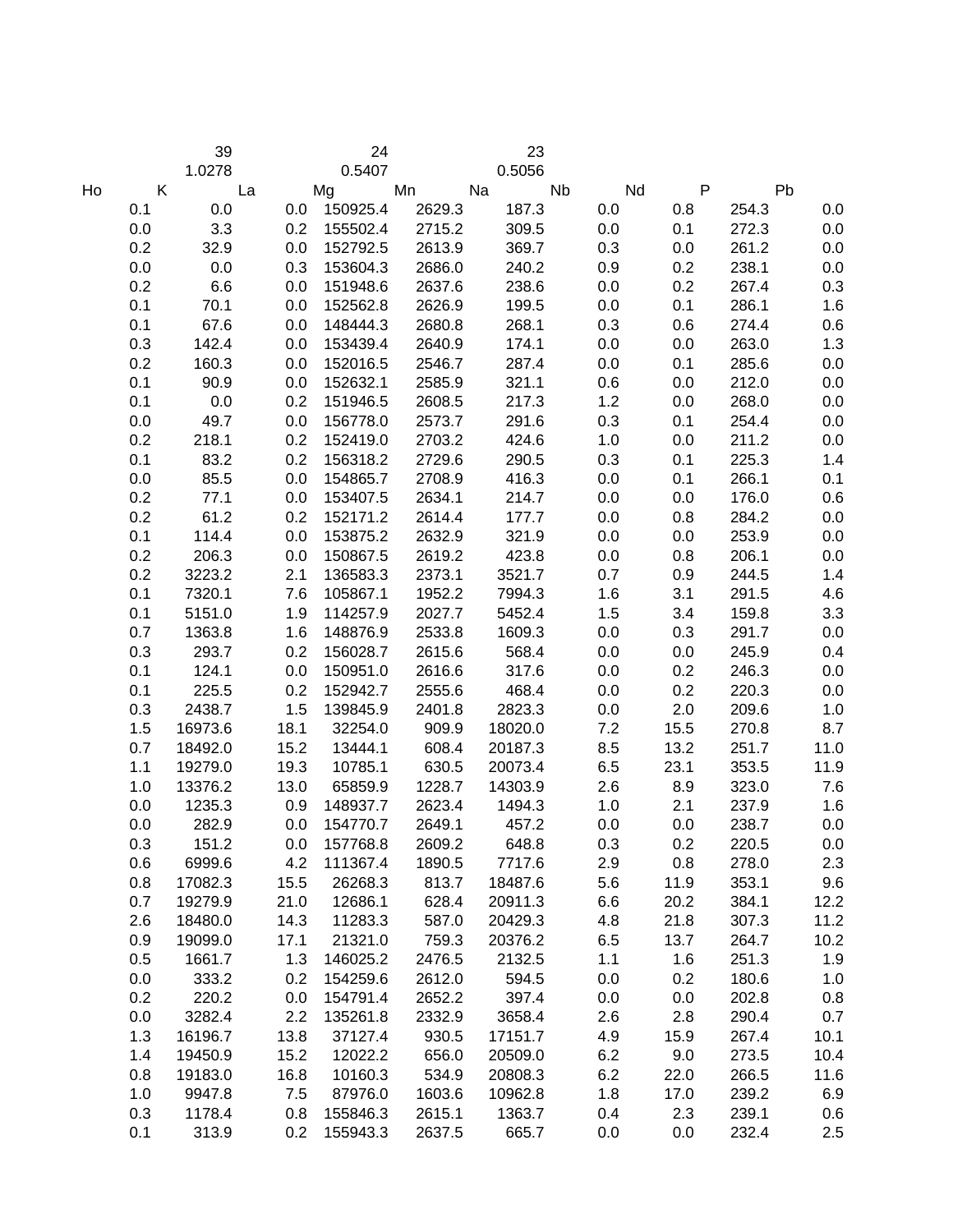| 409.5  | 0.2 | 157993.8 | 2588.1 | 616.6  | 0.0 | 0.0 | 217.5 | 1.1 |
|--------|-----|----------|--------|--------|-----|-----|-------|-----|
| 396.0  | 0.0 | 157892.6 | 2725.1 | 649.5  | 0.3 | 0.2 | 195.4 | 1.8 |
| 4060.9 | 2.7 | 132575.0 | 2297.5 | 4348.0 | 0.7 | 4.5 | 226.0 | 3.9 |
| 6473.3 | 3.9 | 114101.2 | 2024.1 | 7319.5 | 2.6 | 8.6 | 287.2 | 2.4 |
| 4962.8 | 3.1 | 124009.8 | 2229.0 | 5700.4 | 1.5 | 7.6 | 209.2 | 2.8 |
| 837.3  | 0.0 | 155467.5 | 2661.5 | 1219.7 | 0.0 | 0.0 | 189.4 | 1.4 |
| 374.6  | 0.2 | 159985.7 | 2701.0 | 707.7  | 0.3 | 0.0 | 169.7 | 0.9 |
| 179.5  | 0.4 | 159920.4 | 2683.1 | 573.6  | 0.3 | 0.0 | 211.6 | 2.1 |
| 139.2  | 0.2 | 157762.4 | 2687.7 | 508.2  | 0.6 | 0.0 | 210.9 | 1.6 |
| 104.1  | 0.4 | 162692.4 | 2745.6 | 631.2  | 0.3 | 1.5 | 170.1 | 1.8 |
| 144.4  | 0.4 | 158390.3 | 2686.4 | 594.7  | 0.0 | 0.2 | 151.2 | 0.9 |
| 202.8  | 0.5 | 161948.8 | 2740.7 | 561.5  | 1.0 | 0.8 | 210.6 | 0.5 |
| 141.5  | 0.0 | 158790.8 | 2692.9 | 468.3  | 0.3 | 0.2 | 204.3 | 0.5 |
| 240.0  | 0.4 | 163375.2 | 2722.4 | 642.7  | 0.0 | 0.8 | 165.6 | 1.6 |
| 117.6  | 0.0 | 162257.2 | 2656.3 | 551.0  | 0.3 | 0.0 | 160.6 | 0.0 |
|        |     |          |        |        |     |     |       |     |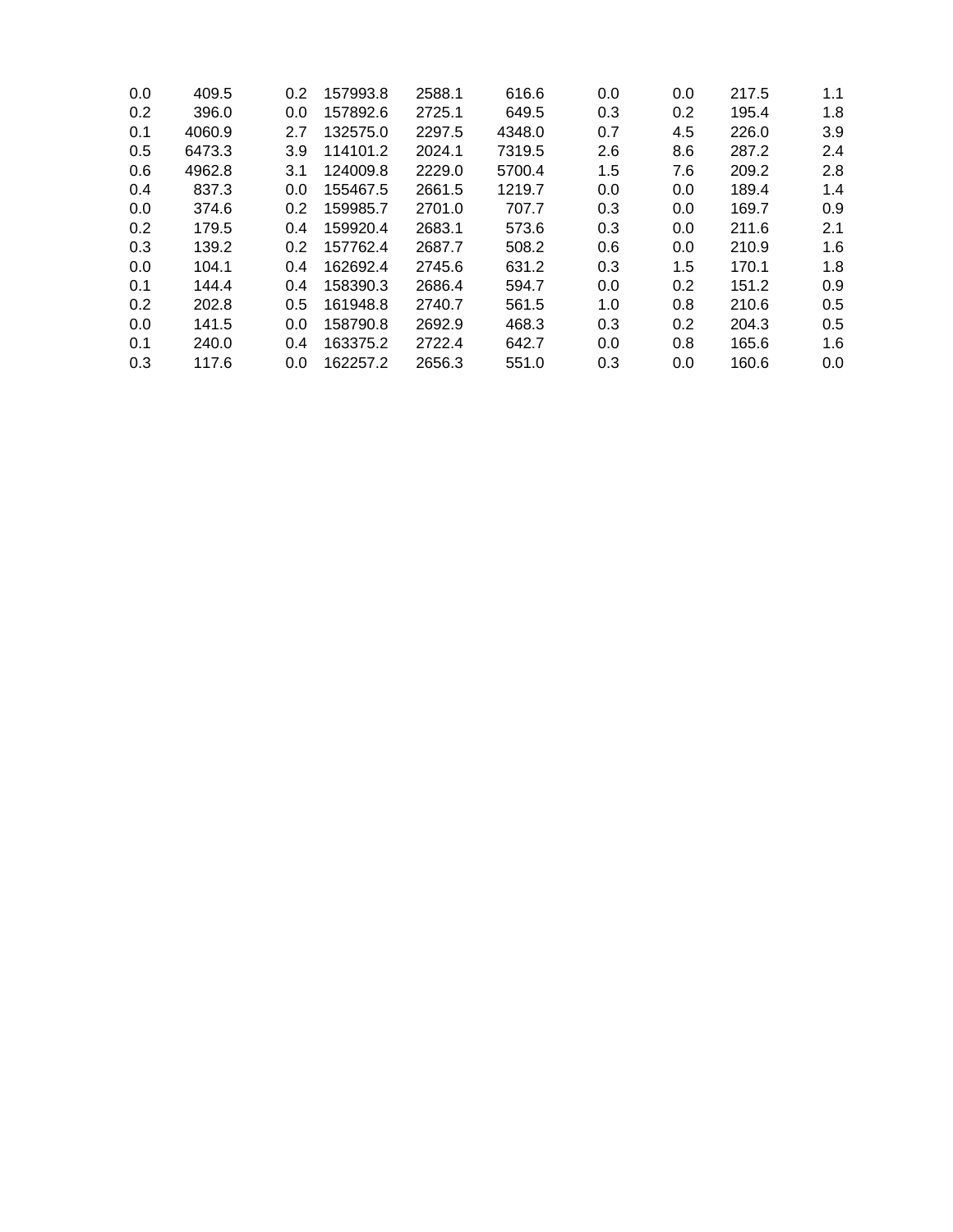| 28                   |            |                | 48               |              |            |  |  |
|----------------------|------------|----------------|------------------|--------------|------------|--|--|
| 0.6778               |            |                | 1.2845           |              |            |  |  |
| Si                   | Sm         | Sr             | Τi               | Y            | Yb         |  |  |
| 265037.1             | 0.0        | 0.1            | 1565.3           | 4.1          | 0.2        |  |  |
| 260886.1             | 0.0        | 0.1            | 1547.0           | 3.8          | 0.4        |  |  |
| 264287.4             | 0.0        | 0.2            | 1513.8           | 3.7          | 1.9        |  |  |
| 262469.1             | 0.5        | 0.0            | 1526.5           | 4.3          | 1.8        |  |  |
| 264511.0             | 0.0        | 0.0            | 1502.9           | 4.8          | 0.9        |  |  |
| 264011.9             | 0.0        | 0.0            | 1527.2           | 5.1          | 1.0        |  |  |
| 266300.3             | 0.4        | 0.2            | 1494.4           | 5.0          | 0.7        |  |  |
| 262810.8             | 0.0        | 0.4            | 1340.4           | 6.7          | 1.0        |  |  |
| 264243.5             | 1.1        | 0.8            | 1549.6           | 4.8          | 1.3        |  |  |
| 263448.9             | 0.5        | 0.0            | 1619.8           | 5.3          | 1.4        |  |  |
| 264326.7             | 0.5        | 0.1            | 1556.8           | 4.9          | 0.2        |  |  |
| 259984.9             | 0.0        | 0.1            | 1406.4           | 5.8          | 0.5        |  |  |
| 262249.6             | 0.0        | 1.2            | 1475.7           | 5.7          | 0.2        |  |  |
| 259007.9             | 1.1        | 0.4            | 1555.8           | 5.5          | 2.1        |  |  |
| 261568.1             | 0.4        | 0.0            | 1430.7           | 6.0          | 1.0        |  |  |
| 262190.0             | 0.4        | 0.0            | 1373.1           | 6.0          | 1.0        |  |  |
| 263624.8             | 0.0        | 0.3            | 1733.9           | 6.8          | 1.1        |  |  |
| 261189.8             | 0.5        | 0.0            | 1615.2           | 7.5          | 0.0        |  |  |
| 263705.8             | 0.0        | 0.1            | 1402.5           | 5.2          | 0.2        |  |  |
| 265865.2             | 0.0        | 17.4           | 2243.0           | 8.9          | 1.9        |  |  |
| 277287.0             | 1.2        | 50.9           | 2757.5           | 9.9          | 0.5        |  |  |
| 277964.2             | 3.8        | 32.3           | 2879.9           | 9.8          | 1.3        |  |  |
| 262421.4             | 0.6        | 7.0            | 1760.5           | 7.7          | 1.7        |  |  |
| 258906.6             | 0.4        | 0.8            | 1534.0           | 6.9          | 1.8        |  |  |
| 264957.7             | 0.0        | 0.5            | 1693.7           | 3.5          | 0.5        |  |  |
| 261089.0             | 0.0        | 0.7            | 1550.8           | 4.9          | 1.2        |  |  |
| 265881.4             | 1.2        | 15.6           | 2031.6           | 9.6          | 0.8        |  |  |
| 290029.5             | 7.9        | 144.9          | 5875.3           | 28.5         | 4.7        |  |  |
| 297597.7             | 3.0        | 158.3          | 6260.5           | 34.9         | 4.0        |  |  |
| 295415.1             | 7.6        | 177.2          | 6398.0           | 31.0         | 2.2        |  |  |
| 276413.0             | 2.1        | 103.5          | 4471.3           | 22.5         | 1.4        |  |  |
| 259286.4             | 1.2        | 7.2            | 1751.3           | 9.5          | 1.1        |  |  |
| 259121.5             | 0.5        | 1.7            | 1403.8           | 7.9          | 0.4        |  |  |
| 257168.1             | 2.1        | 0.1            | 1513.0           | 5.9          | 1.5        |  |  |
| 271820.5             | 0.0        | 48.0           | 3077.0           | 17.9         | 1.1        |  |  |
| 291809.2             | 3.8        | 147.6          | 6110.7           | 31.6         | 2.9        |  |  |
| 293476.3             | 4.6        | 170.4          | 6280.4           | 36.3         | 3.6        |  |  |
| 300878.8             | 4.9        | 157.2          | 6370.7           | 26.8         | 3.4        |  |  |
| 289558.0             | 4.9        | 161.7          | 6266.7           | 31.8         | 2.8        |  |  |
| 260850.4             | 0.0        | 12.1           | 1668.1           | 8.1          | 2.2        |  |  |
| 258979.7<br>260260.3 | 0.5        | 2.0            | 1486.5           | 6.2          | 1.3        |  |  |
|                      | 0.0        | 0.5            | 1318.2           | 5.8          | 0.2        |  |  |
| 264044.8             | 0.0        | 16.1           | 2366.9           | 8.2          | 0.6        |  |  |
| 286575.8<br>295009.5 | 2.7<br>4.9 | 131.3          | 6027.7           | 30.3<br>31.1 | 3.3<br>4.4 |  |  |
| 296107.2             | 5.6        | 169.2<br>170.7 | 6272.2<br>7040.0 | 29.5         | 4.8        |  |  |
| 273220.5             | 3.3        | 76.3           | 3971.2           | 18.5         | 2.4        |  |  |
| 252333.6             | 0.0        | 4.2            | 1868.8           | 3.2          | 0.2        |  |  |
| 257748.6             | 0.4        | 1.7            | 1469.6           | 4.1          | 1.7        |  |  |
|                      |            |                |                  |              |            |  |  |